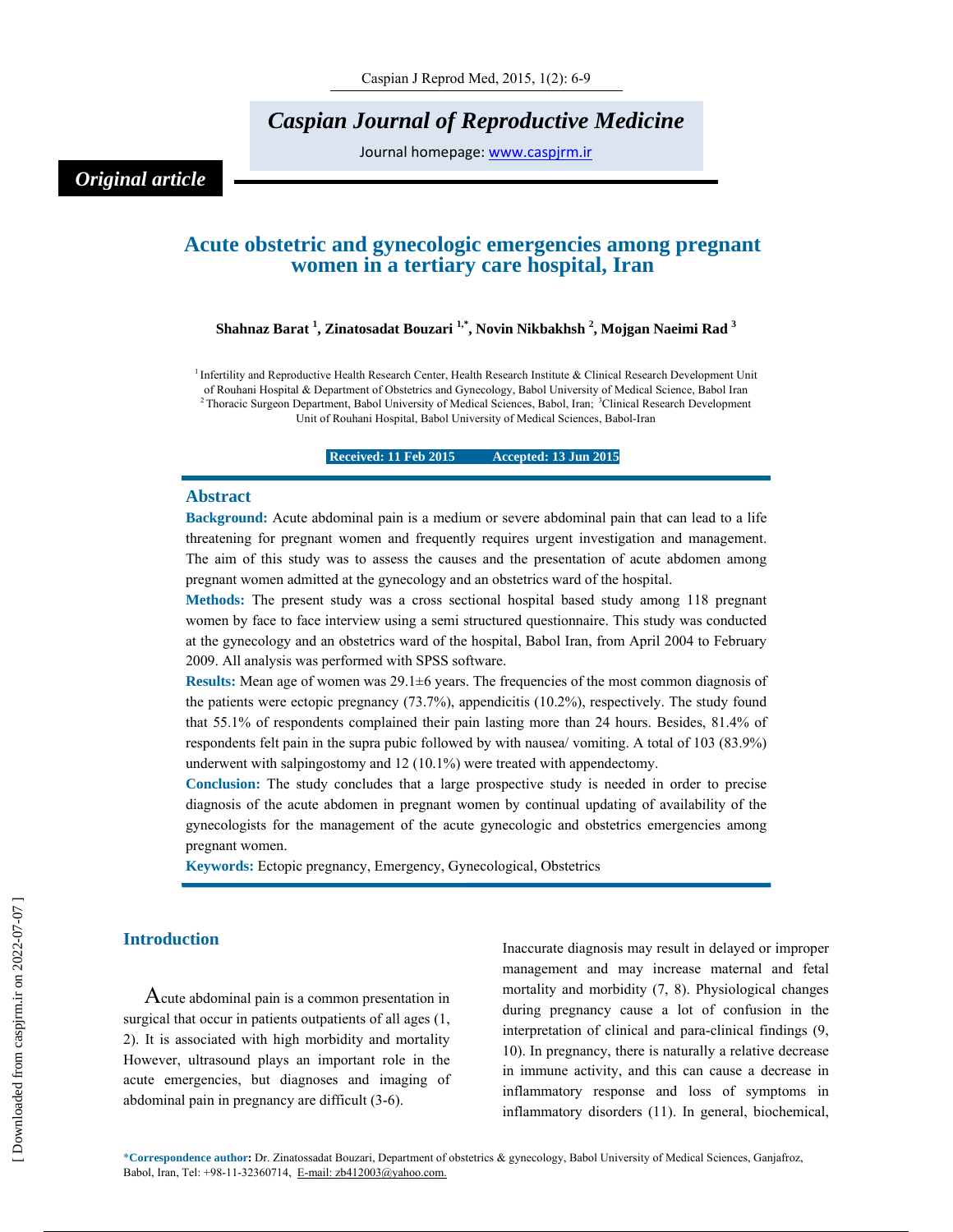physiological and anatomical changes during pregnancy, may change common signs and symptoms in various diseases (12). Two surgical methods for treatment of acute abdominal are laparoscopic approach and traditional laparotomy (13). The differential diagnosis of abdominal pain is wide because of the high distinguishing diagnosis and special sensitivity, should be considered in the physical examination and patient history (3, 10). Therefore, this study was conducted with an objective of assessing the causes and the presentation of acute abdomen among pregnant women admitted at the gynecology and an obstetrics ward of the hospital to be a foundation for correct diagnoses and quicker treatment decisions in the future.

#### **Materials and Methods**

Research Ethics Committee of the Babol University of Medical Sciences approved this study. All the women agreed to treatment records and intra-operative findings and signed informed consents. The research design of this study was a cross sectional hospital based study, and 118 women selected by the consecutive method of non-probability sampling technique among women with acute abdominal at the gynecology and an obstetrics ward of the hospital, Babol, Iran, from April 2004 to February 2009. Immediate resuscitation followed by a detailed history taking, physical examinations, lab investigations, including ultrasonography for diagnosis and appropriate management were done as per the existing protocol for all patients. Data were collected by face to face interview using a semi structured questionnaire.

All analysis was performed with SPSS software (Statistical Package for the Social Sciences, version 18.0, SPSS Inc, and Chicago, USA). Descriptive statistics were used to describe variables.

#### **Results**

Out of the 6,128 pregnant women who admitted in the department of gynecology surgery (31.4%) and obstetrics department (68.6%) of tertiary care Hospital 2004 to 2009, 118 cases (1.9%), who required emergency laparotomy. The mean age of the patients was 29.1±6.4 years (range 17-43) years old. The frequencies of the most common diagnosis of the patients were ectopic pregnancy (73.7 %), appendicitis

| <b>Table 1.</b> Diagnosis of the patients in a Tertiary Care Hospital, Iran |     |               |  |  |  |  |
|-----------------------------------------------------------------------------|-----|---------------|--|--|--|--|
| <b>Diagnosis</b>                                                            | N   | $\frac{0}{0}$ |  |  |  |  |
| Ectopic pregnancy                                                           | 87  | 73.7          |  |  |  |  |
| Ruptured ectopic pregnancy                                                  | 7   | 5.9           |  |  |  |  |
| Ovarian mass/cyst                                                           | 6   | 5.1           |  |  |  |  |
| Twisted/ruptured ovarian cyst                                               | 6   | 5.1           |  |  |  |  |
| Appendicitis                                                                | 12  | 10.2          |  |  |  |  |
| <b>Total</b>                                                                | 118 | 100.0         |  |  |  |  |

(10.2%), ruptured ectopic pregnancy 7 (5.9%), Ovarian Cyst/ Twisted / Ruptured Ovarian cyst (10.2%), respectively (Table 1).

A total of 103 (83.9%) underwent with Salpingostomy and 12 (10.1%) were treated with appendectomy finally, 6 (5.1%) were treated with oophorectomy / ovarian cystectomy (Table 2)

The study found that 85 (55.1%) of the patients complained their pain lasting more than 24 hours. The most common presenting complaint was pain in the supra pubic (81.4%) followed by with nausea/ vomiting (35.6%) or an abnormal vaginal bleeding  $(27.1\%)$  or a combination of both  $(3.4\%)$  (Table 3).

## **Discussion**

A wide variety of women with acute obstetric and gynecologic emergencies are encountered in the emergency room at hospitals worldwide. During the period of five years, a total of 118 cases of acute abdominal were seen in this study. In addition, Pokharel, et al. (2011) showed 314 cases of acute obstetric and gynecologic emergencies for a lower duration than of our study (2). The most common gynecological and obstetrical emergency encountered

|  |  |  |  |  |  |  | <b>Table 2.</b> Emergency procedures/operations performed on the patients |
|--|--|--|--|--|--|--|---------------------------------------------------------------------------|
|--|--|--|--|--|--|--|---------------------------------------------------------------------------|

| <b>Procedures/Operations</b>                            | N(%)        |
|---------------------------------------------------------|-------------|
| Salpingostomy/salphingectomy                            | 88 (74.6)   |
| Salphingectomy with oophorectomy/<br>ovarian cystectomy | 7(5.9)      |
| Salphingectomy with tubal ligation                      | 4(3.4)      |
| Oophorectomy /ovarian cystectomy                        | 6(5.1)      |
| Appendectomy                                            | 11(9.3)     |
| Appendectomy with cesarean section                      | 1(0.8)      |
| Oophorectomy with cesarean section                      | 1(0.8)      |
| <b>Total</b>                                            | 118 (100.0) |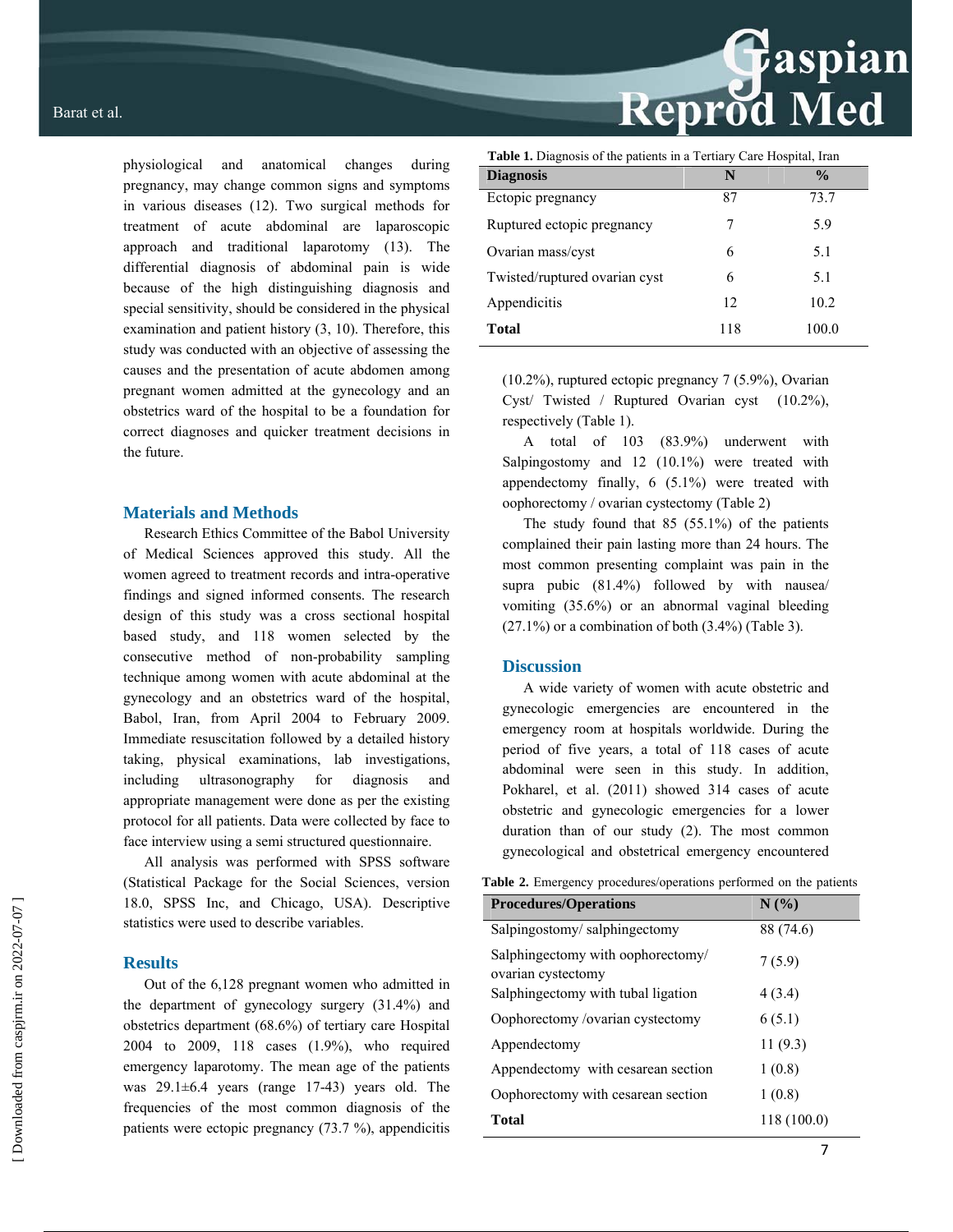

|  | <b>Table 3.</b> The distribution of the respondents according to presenting |  |  |  |  |
|--|-----------------------------------------------------------------------------|--|--|--|--|
|  | complaint of acute abdomen in $(n = 119)$                                   |  |  |  |  |

|                                       | N                        | $\frac{0}{0}$ |
|---------------------------------------|--------------------------|---------------|
| <b>Pain duration</b>                  |                          |               |
| $<$ 24 hours                          | 53                       | 44.9          |
| $\geq$ 24 hours                       | 65                       | 55.1          |
| Site of pain                          |                          |               |
| 1. Epigastrium                        | 1                        | 08            |
| 2. Hypogastrium                       | 3                        | 2.5           |
| 3.Rt. lumber                          | 7                        | 5.9           |
| 4. Lf. lumber                         | 8                        | 6.8           |
| 5. Umbilical                          | 3                        | 2.5           |
| 6. Supra pubic                        | 96                       | 81.4          |
| <b>Accompany pain</b>                 |                          |               |
| Nausea/vomiting                       | 42                       | 35.6          |
| Nausea/vomiting and spotting/bleeding | $\overline{\mathcal{A}}$ | 34            |
| Spotting/bleeding                     | 32                       | 27.1          |
| Without other symptoms                | 40                       | 33.9          |
| <b>Character of pain</b>              |                          |               |
| Continuous                            | 64                       | 54.2          |
| Periodic                              | 54                       | 45.8          |

in this study was ectopic pregnancy, which is comparable with the findings in a teaching hospital in Nigeria, where ectopic pregnancy was the most common indication for surgery (14). The results of this study support several studies that showed ectopic pregnancy was the most common cause for emergency laparotomy among pregnant women (5, 14, 15). In contrast, a study showed that, Pelvic Inflammatory Disease is the most common gynecological emergency in their district hospital at Kasur, Pakistan (16).

In our study most common presenting complaint, was a pain in the supra pubic followed by with nausea/ vomiting. Conversely, a study in Turkey presented vaginal bleeding as the most common complaint followed by abdominal pelvic pain (17).

About 84% of the patients underwent only salpingostomy with or without oophorectomy / ovarian cystectomy / tubal ligation, which is also the most common surgery done for ectopic pregnancy. Nearly 10% patients also underwent appendectomy with or without C/s. This study showed that gynecology and obstetrics emergencies are common in tertiary care hospital, Babol, Iran. Evaluation of women who presents with an acute abdomen is surgery as soon as the diagnosis is made.

#### **Conclusion**

 The findings were nearly comparable with the findings in other countries data from the present study showed ectopic pregnancy and salpangotomy are the most common cause and common surgery for acute obstetric and gynecologic emergencies among pregnant women in a tertiary care hospital in the pregnant women. However, currently most acute abdomens can be approached laparoscopically (8, 18, 19). But in our hospital, the traditional laparotomy is a common procedure for acute abdominal. Counseling and evaluating the women at high risk of ectopic pregnancy could be beneficial. More than half of patients who referred to the hospital complained their pain lasting more than 24 hours. Therefore, gynecologists can make better management of these cases, if obstetricians and midwives refer the pregnant women with abdominal pain, especially supra pubic pain also accompany with vomiting / nausea timely once the diagnosis of abdominal pain is confirmed. A large prospective study is needed in order to clarify awareness of midwives and obstetricians regarding the acute lower abdomen pain and the availability of the gynecologists for the management of the acute obstetric and gynecologic emergencies among pregnant women.

#### **Acknowledgements**

We thank the development center of Clinical Research of Rouhani Hospital of Babol.

### **Conflict of interest**

None declared.

#### **References**

- 1. Perri SG, Altilia F, Pietrangeli F, Dalla Torre A, Gabbrielli F, Amendolara M, et al. [Laparoscopy in abdominal emergencies. Indications and limitations]. Chirurgia italiana. 2002 ;54(2):165-178.
- 2. Pokharel HP, Dahal P, Rai R, Budhathoki S. Surgical emergencies in obstetrics and gynaecology in a tertiary care hospital. JNMA J Nepal Med Assoc. 2013;52(189):213-216.
- 3. Boyd CA, Riall TS. Unexpected gynecologic findings during abdominal surgery. Current problems in surgery. 2012;49(4):195-251.